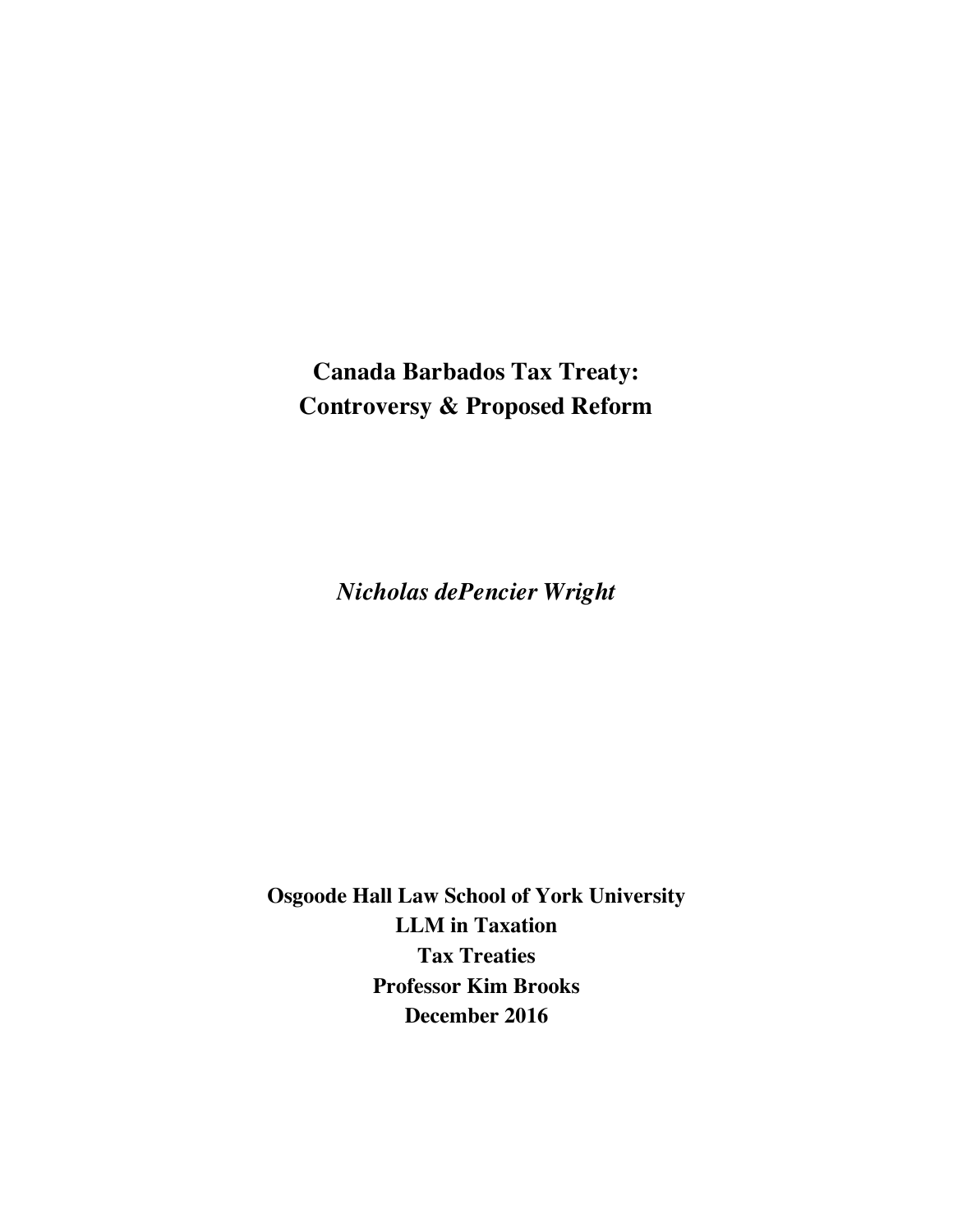# **TABLE OF CONTENTS**

| 3. International Business Use of the Canada-Barbados Treaty 4 |  |
|---------------------------------------------------------------|--|
|                                                               |  |
|                                                               |  |
|                                                               |  |
|                                                               |  |
|                                                               |  |
|                                                               |  |
|                                                               |  |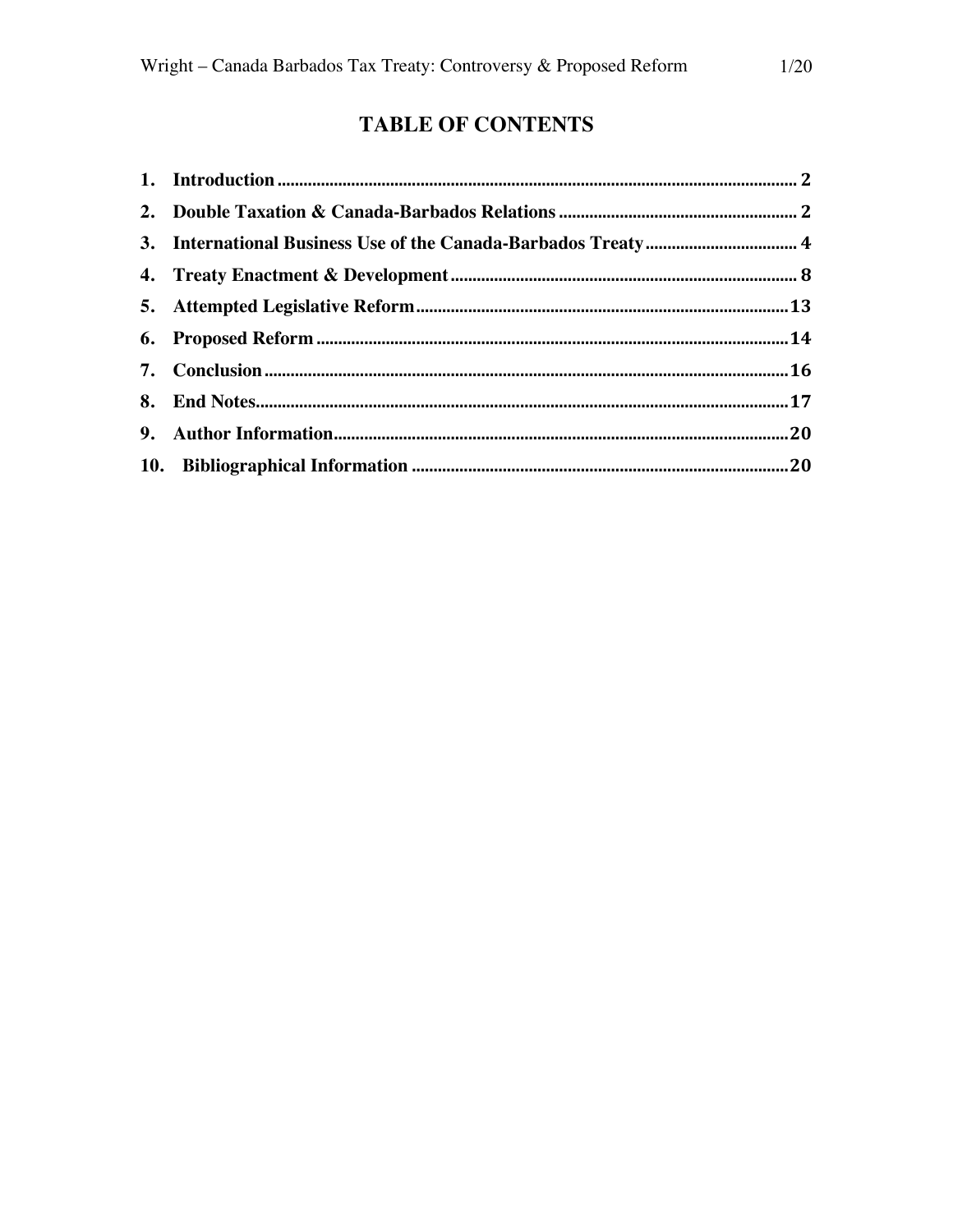#### **1. Introduction**

After the United States and the United Kingdom, Canadians put more money into the tiny island nation of Barbados than anywhere else in the world. In past decades Barbados has become Canada's preferred tax haven, used by Canadian corporations operating abroad to minimize corporate tax on international income. In 2015 an estimated \$80 billion of Canadian foreign direct investment was made in Barbados, primarily to take advantage of the Barbados international business company tax rate, which is as low as 0.25% for some amounts. In an increasingly globalized world, the use of tax havens to avoid tax liability is having a significant impact on government revenues. Despite this fact, Canada has chosen to enter into tax treaties with low tax countries and maintain polices that facilitates Canadian tax exemption for international corporate profits. This paper will give context to the Canada-Barbados Tax Treaty, examine its provisions, effect and recent criticisms and will argue that the Treaty and its application must be changed to put an end to the existing tax exemption on dividends paid out by foreign affiliates to Canadian parent companies.

## **2. Double Taxation & Canada-Barbados Relations**

# *Double Taxation & International Tax Treaties*

States levy taxes on individuals and entities under sovereign authority, the notion that a state has inherent authority to govern. In practice, there are no material limits on state tax sovereignty so long as the person or transaction has a connection to the taxing authority. Though tax regimes differ, worldwide income, citizenship and residence are all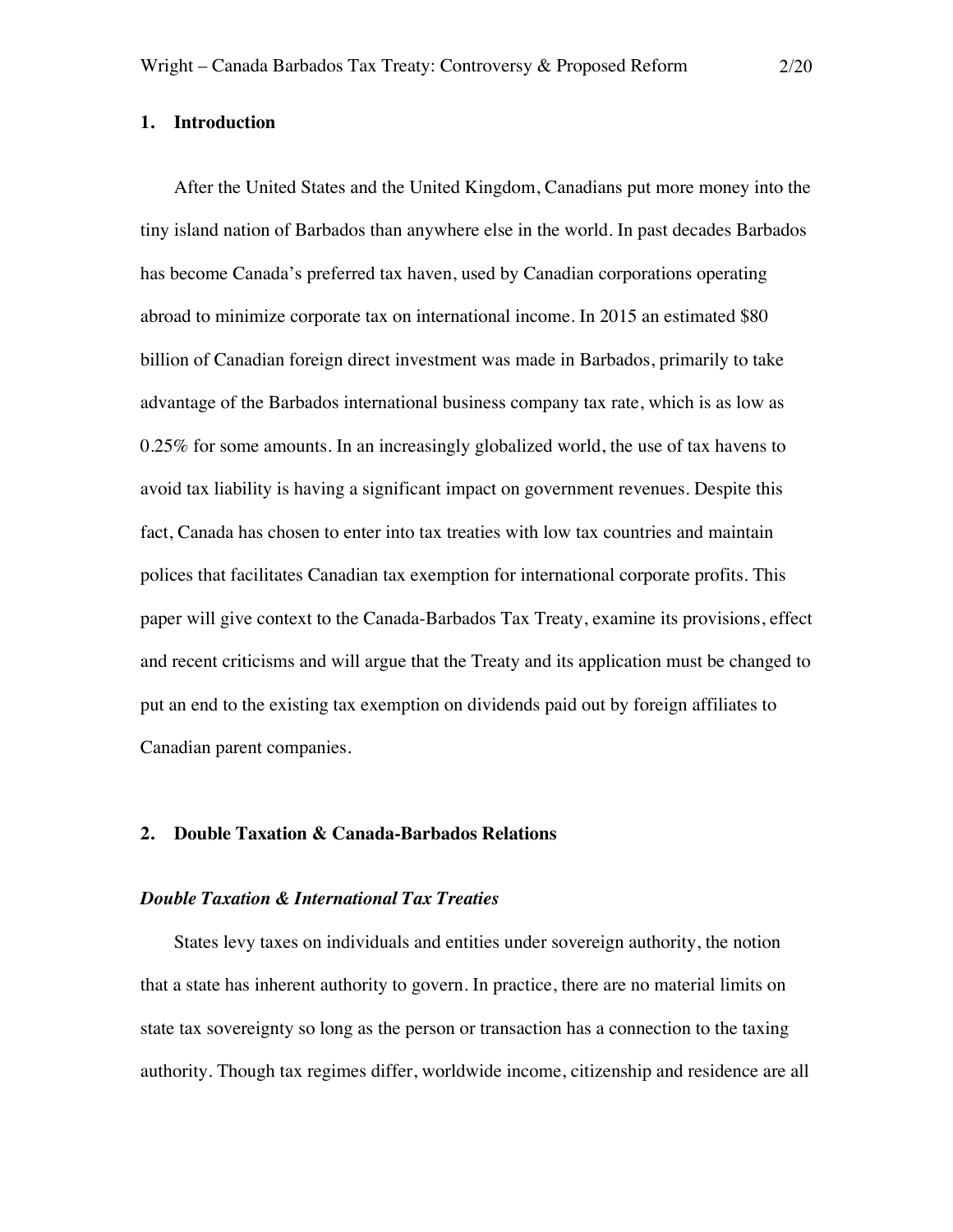factors that are commonly used as a basis for taxation. Consequently, for taxpayers living or operating in more than one country, more than one tax regime can apply to the same event – an occurrence referred to as 'double taxation'. Double taxation can result in significant tax liability and is widely considered to be unfair to the taxpayer.<sup>1</sup> In an attempt to address double taxation, Canada has entered into tax treaties with 97 of the world's approximately 196 countries.<sup>2</sup> These double taxation conventions prevent double taxation by having each country agree to forego collecting tax in certain situations where it is agreed that the other country has a superior claim. While the particulars of each treaty can and do differ, in practice, the Organisation for Economic Co-operation and Development ("OECD") model conventions are widely used and closely followed.<sup>3</sup>

#### *Canada-Barbados Economic & Political Relations*

The Agreement Between Canada and Barbados for the Avoidance of Double Taxation and the Prevention of Fiscal Evasion with Respect to Taxes on Income and on Capital<sup>4</sup> (referred to herein as the "Canada-Barbados Tax Treaty" or the "Treaty") is no exception. Based on the OECD model convention of the day, it was signed and came into force in 1980 and was not changed until it was updated by way of protocol, signed in  $2011$  and taking effect in  $2013<sup>5</sup>$ . The Canada-Barbados Tax Treaty was a continuation of strong relations between Canada and Barbados dating back to the  $17<sup>th</sup>$  century when the two regions, both then British colonies, traded sugar and rum for salted cod and lumber. When Canadian Provinces were joining together Barbados plantation owners even proposed that Barbados be included in confederation. <sup>6</sup> Their proposal was not accepted but was raised again in the 1950s prior to Barbados gaining independence from the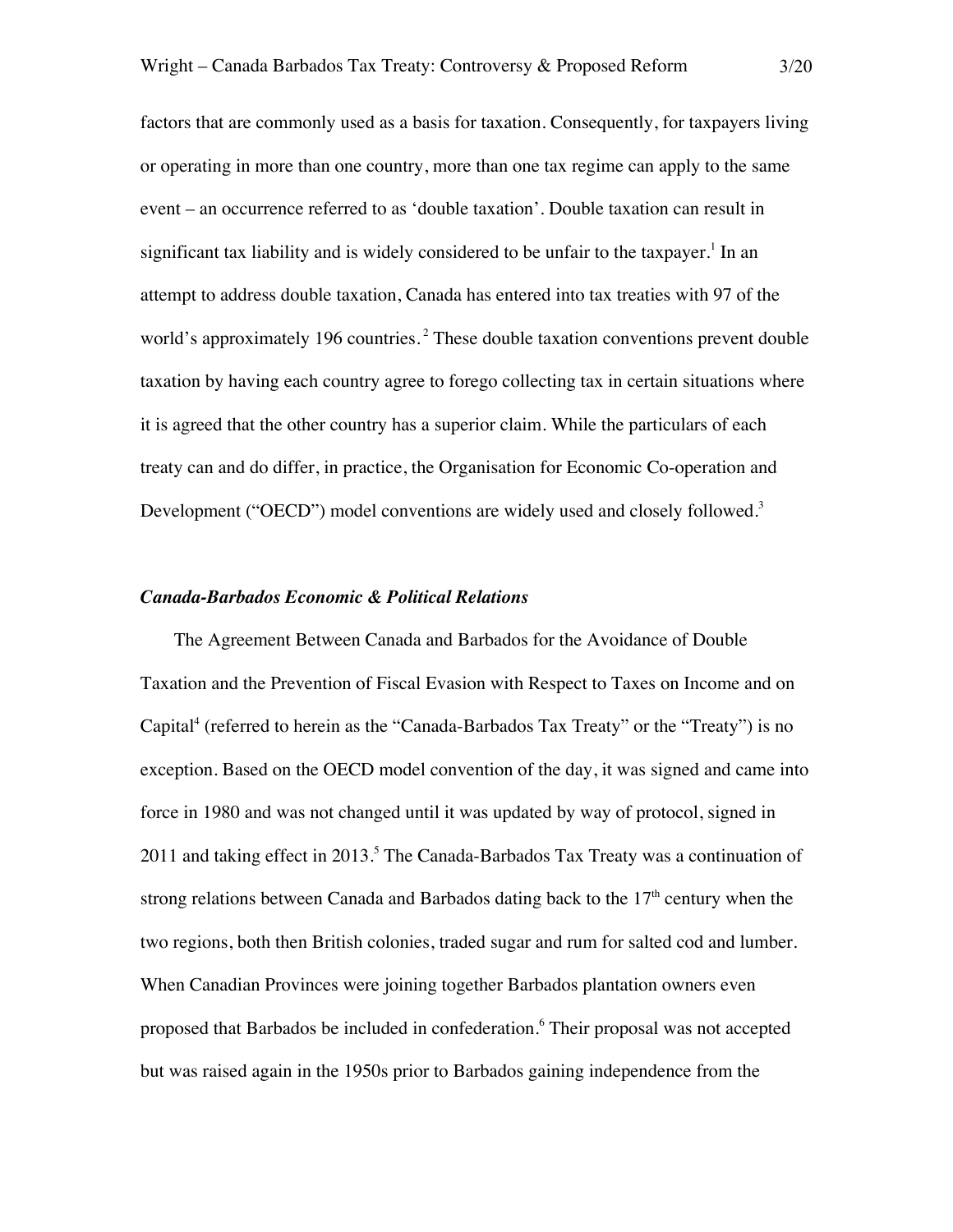United Kingdom in 1996.<sup>7</sup> Canada-Barbados diplomatic relations were established immediately upon independence and continue to present-day. These longstanding trade and political ties have resulted in the presence of Canadian banks in Barbados as well as a number of bilateral agreements for cooperation, of which the Canada-Barbados Tax Treaty is one. $8<sup>8</sup>$ 

#### **3. International Business Use of the Canada-Barbados Treaty**

The Canada-Barbados Tax Treaty is, in addition to preventing double taxation, used to shield Canadian international corporate income from Canadian tax in conjunction with provisions of the Canada *Income Tax Act* ("*ITA*"), its Regulations and Barbados legislation. An overview of the applicable laws gives context to how Canadian foreign affiliates are structured in Barbados to reduce Canadian taxes on international income.

#### *The Canada-Barbados Tax Treaty*

The Canada-Barbados Tax Treaty was signed in 1980 and was amended in 2011 by protocol. The treaty applies to the taxation of income and capital imposed on behalf of each country.<sup>9</sup> The Treaty states that tax is imposed based on "domicile, residence, place of management or any other criterion of a similar nature,"<sup>10</sup> which can include permanent establishment.<sup>11</sup> Treaty Articles IV to XXIV outline the rules on how taxes are to be allocated between the countries on different items, respectively: income from immovable property, business profits, shipping and air transport, associated enterprises (carried out by either country in the other), dividends, interest, royalties, management fees, gains from the alienation of property, professional services, dependent personal services,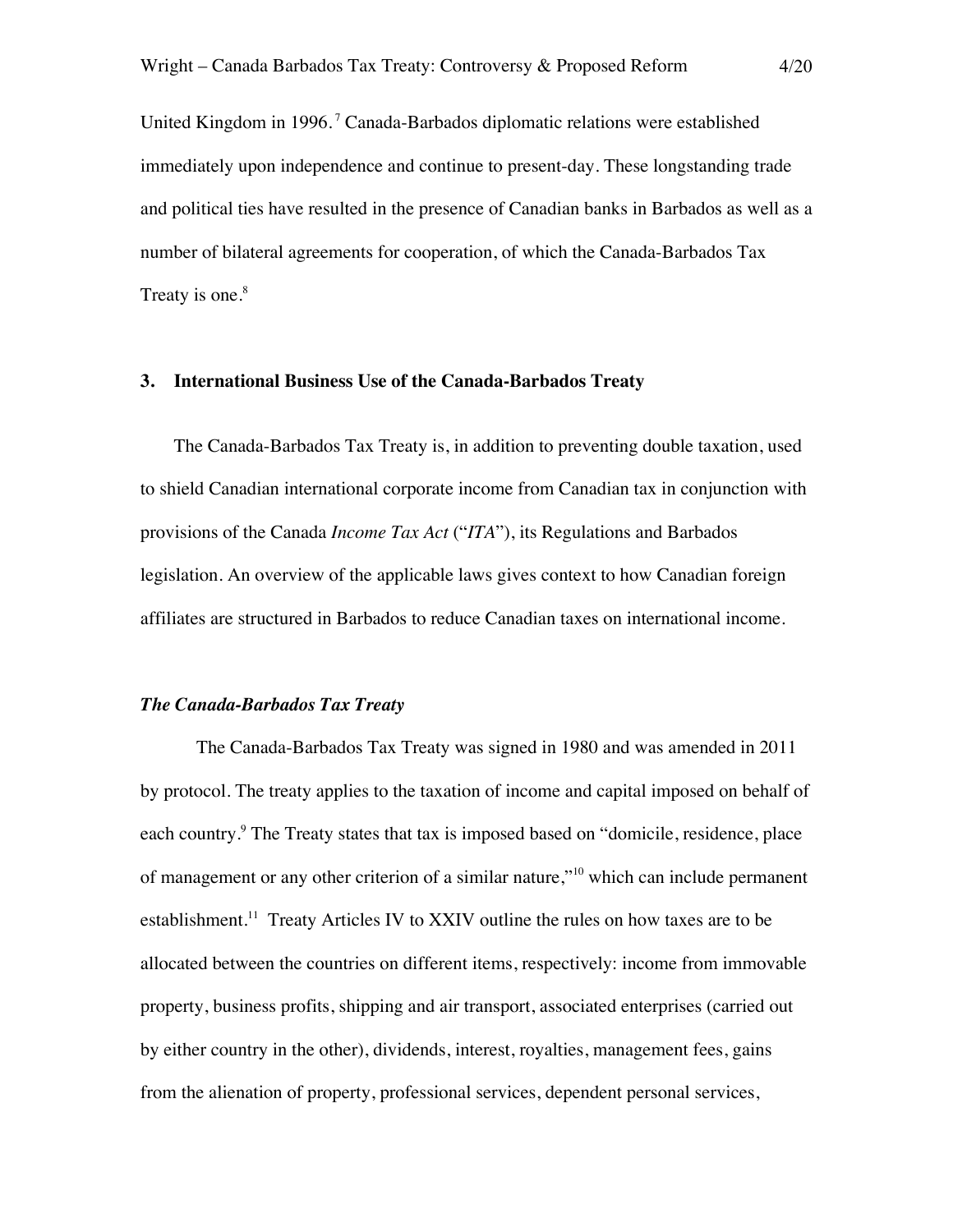directors fees, artists and athletes, pensions and annuities, alimony, government services, students, income not expressly mentioned and taxation of capital. The Treaty states how the non-taxing country will give tax deductions or credits to the taxpayer to prevent double taxation<sup>12</sup> and that neither country will require a higher rate of taxation than that charged for domestic taxpayers.<sup>13</sup> It also provides for a procedure for the mutual resolution of disputes regarding objections to the interpretation of the Treaty,<sup>14</sup> provides for the exchange of information between countries to administer the Treaty and related domestic laws<sup>15</sup> and includes provisions making certain exemptions, such as for financial privileges of diplomatic and consular officials<sup>16</sup> and for the tax laws of each party country.<sup>17</sup> Specifically, the Treaty states that it shall not preclude Canada from imposing tax on amounts included in income of a resident of Canada pursuant to Section 91 of the *ITA* (taxation of foreign affiliates).<sup>18</sup> The 1980 version of the Treaty excluded its application from companies entitled to special tax benefits under the *Barbados International Business Companies (Exemption from Income Tax) Act, Cap. 77* and similar laws,<sup>19</sup> while the Treaty Protocol amended this to include Barbados international business companies ("IBC"s) in the Treaty but to exclude them from the application of Articles VI to XXIV governing tax treatment. In summary, with the exception of the provision relating to IBCs, the Treaty is very similar to other double taxation treaties with countries that are not considered tax havens or low tax jurisdictions. The IBC Treaty provision, however, has led to significant tax savings for many Canadian corporations with international operations.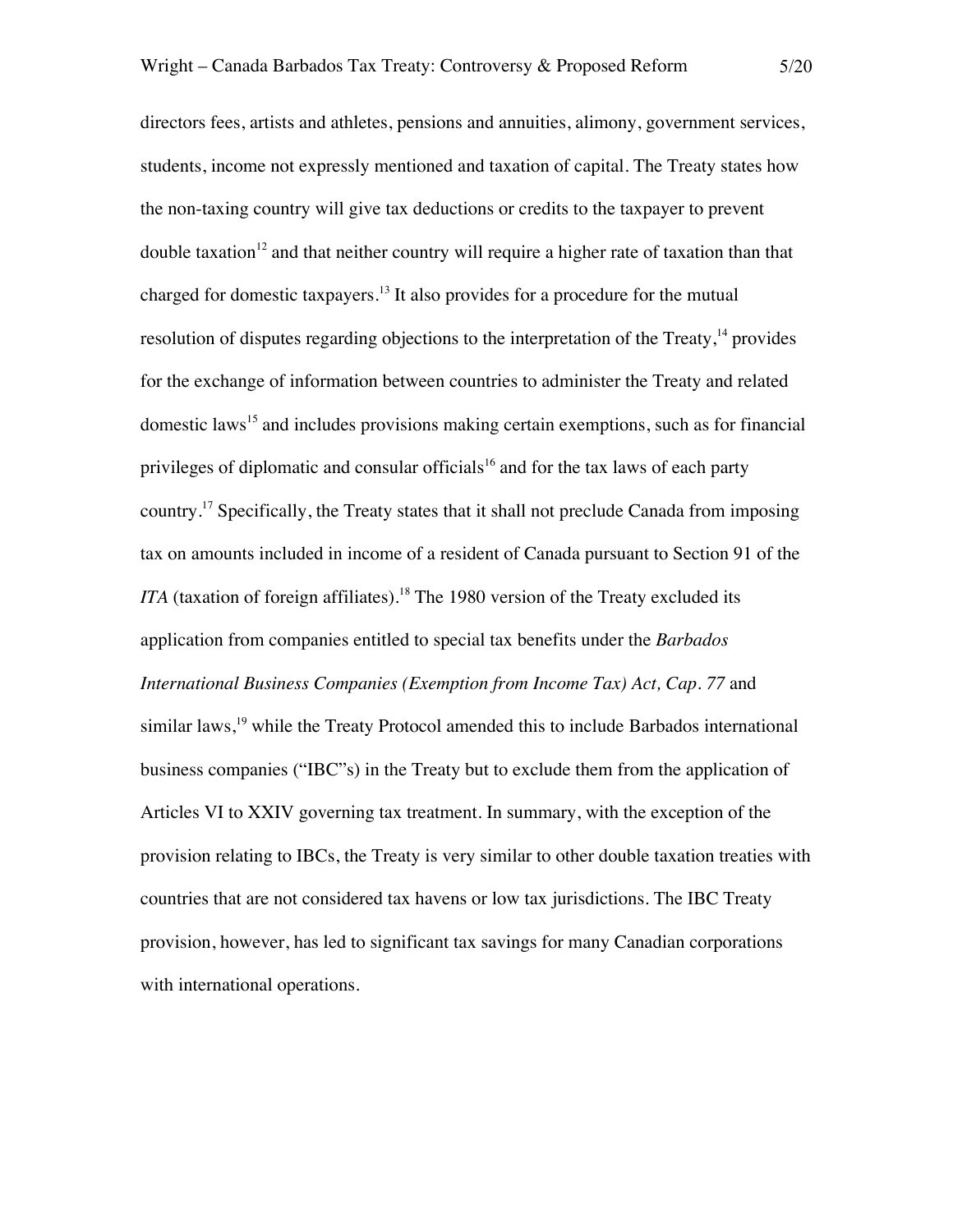# *Barbados International Business Companies*

The *Barbados International Business Companies Act* creates a special business entity in Barbados known as an international business company or IBC. The Act's purpose is to encourage "the development of Barbados as a responsible international financial centre<sup> $20$ </sup> and to provide "incentives by way of tax reduction, exemptions and benefits for international manufacturing and international trade and commerce from within Barbados."<sup>21</sup> The legislation allows for a resident Barbados company operating in international manufacturing or trade and commerce to apply to the Minister to become an IBC.<sup>22</sup> An IBC is then granted a special reduced graduated tax rate of between 2.5% and (as of 2013) 0.25%, is exempted from the Barbados *Income Tax Act*, and is exempted from withholding and asset transfer taxes.<sup>23</sup> Significantly, this legislation allows for businesses engaged in international manufacturing, trade or commerce to set up a Barbados IBC that operates outside of Barbados and that is subject to a significantly reduced tax rate in comparison to entities operating domestically in Barbados. On its own, such legislation would be of little consequence to Canada, but in conjunction with special concessions in the Canada-Barbados Tax Treaty and applicable Canada *ITA* provisions and Regulations, the IBC plays an important role in Canadian offshore structuring. A review of the applicable *ITA* provisions clarifies to how such tax structures are implemented.

## *Foreign Accrual Property Income Rules*

*ITA* section 113(1)(a) permits "exempt surplus" dividends (defined in *ITA*  Regulation 5907) from active business income earned by a foreign affiliate based in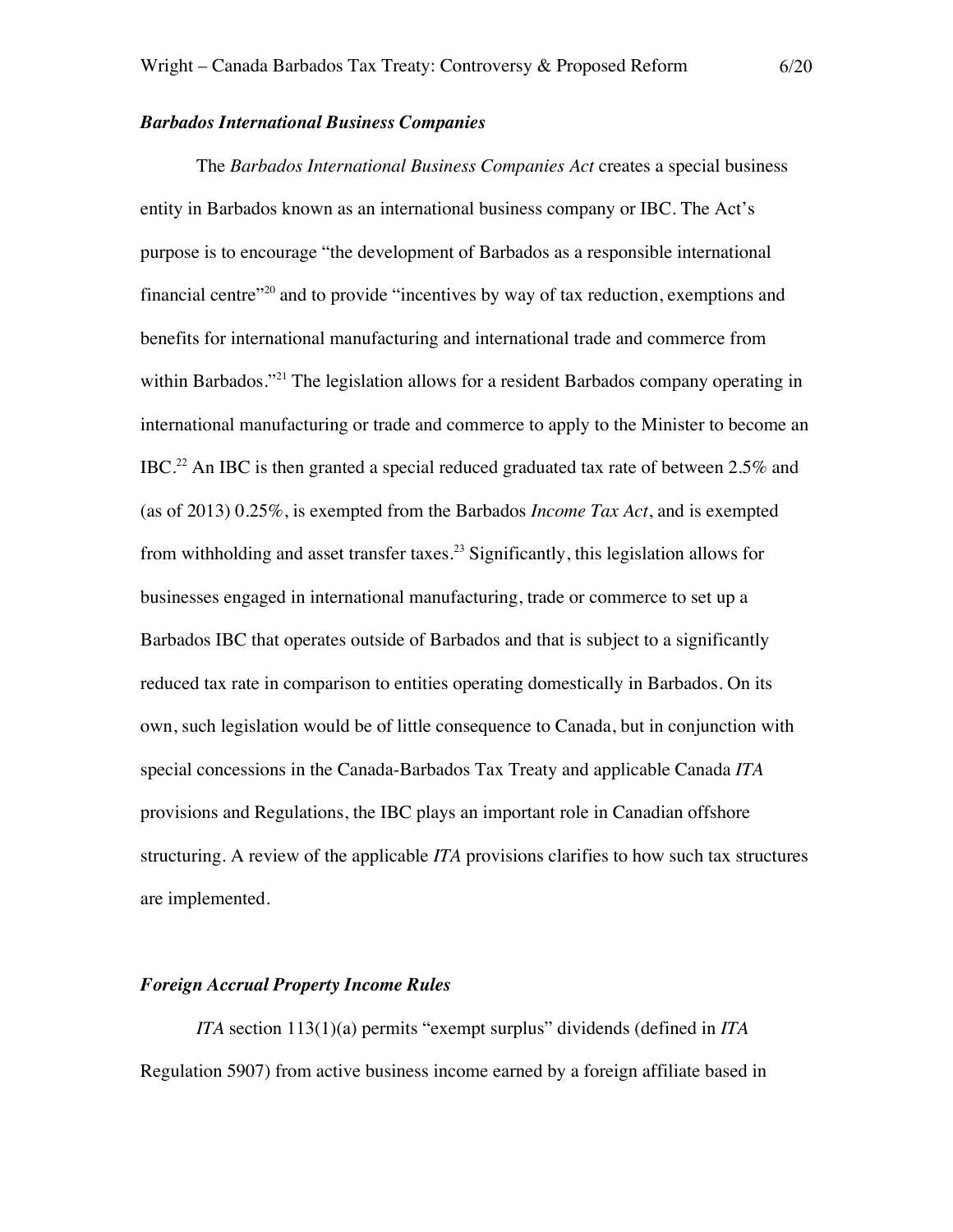treaty partner countries (like Barbados) to be exempt from Canadian tax when they are distributed to Canadian resident shareholders. *ITA* section 91(1) requires the inclusion of income from a controlled foreign affiliate in the computation of income for a given tax year. The Foreign accrual property income ("FAPI") rules then apply to the treatment of income from foreign affiliates. These rules, found in *ITA* section 95, are very complex, but broadly are meant to help prevent the erosion of the Canadian tax base by differentiating between "passive income" (FAPI) and "active income" (everything that is not FAPI). FAPI includes interest, rents and royalties, while active income includes manufacturing, services, transportation and other activities that generally require the active involvement of people. *ITA* section 95(1) deems a non-resident corporation, like a Barbados IBC, to be a "foreign affiliate" of a Canadian resident if the Canadian resident alone or together with others owns 10% or more of the shares and the Canadian holds no less than  $1\%$ <sup>24</sup>

The result of the interplay between the Canada-Barbados Tax Treaty, the *Barbados International Business Companies Act* and FAPI rules under the *ITA* and *ITA* Regulations is that if a Canadian resident corporation sets up a Barbados IBC and the IBC makes \$100 in active income, the affiliate pays 2.5% or \$2.50 in Barbados tax and the remaining \$97.50 can be transferred to the Canadian parent company as a dividend completely free of Canadian tax.<sup>25</sup> This is significant and in effect exempts the international operations of many large Canadian corporations from Canadian tax. To understand why Canada would create such an exemption requires a review of the legislation's history.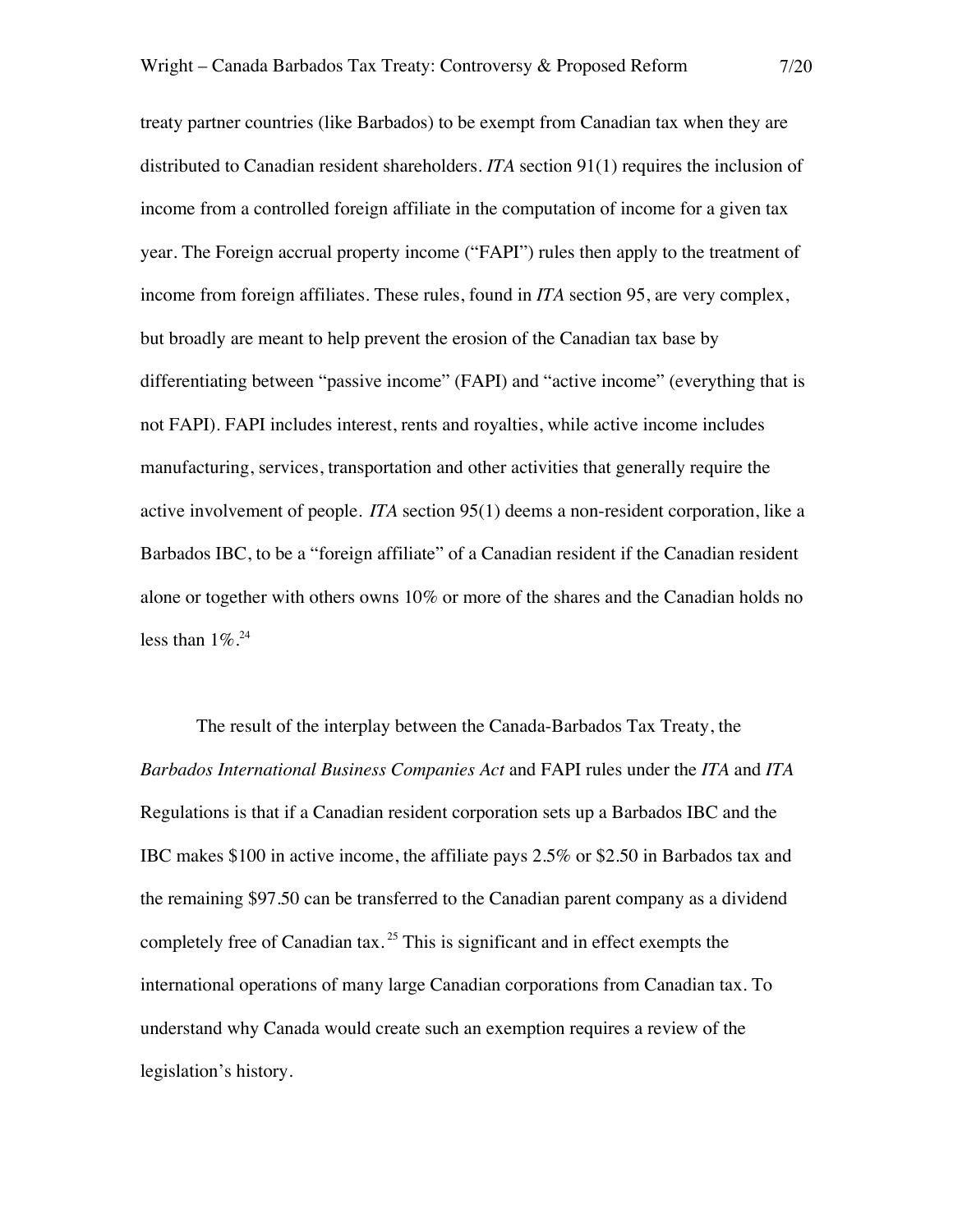# **4. Treaty Enactment & Development**

When the Canada Barbados tax treaty was passed (along with others) by the Canadian Parliament in 1980, then New Democratic Party ("NDP") finance critic Bob Rae demonstrated prescience when speaking to the Bill, arguing that "[t]he government is entering into these tax treaties without being fully aware of the impact they will have on domestic taxation in Canada." He further asserted that, "[m]oney that is income and is not being taxed at the corporate level, on which the government receives no revenue, has the unfortunate effect of increasing the load of taxation on the average citizen." Despite such warnings, the Liberal and Conservative parties supported the Bill, which was then passed into law the next week.<sup>26</sup> Bob Rae's warnings were prescient in part because the agreement did not materially contemplate or preclude future changes to each country's tax laws and the impact that they might have on taxation and tax avoidance.

#### *Barbados' Development as a Tax Haven*

Though Barbados did have international business company legislation in place at the time of the 1980 treaty (first enacted in 1965 and updated in  $1977^{27}$ ), the passing of the Canada-Barbados Tax Treaty facilitated the nation's development as an offshore tax haven for Canadian entities. After the treaty was put in place the Barbados international business companies legislation was amended again in both 1981 and  $1985^{28}$  and then replaced in 1991 with the Barbados *International Business Companies Act* (1991). With the amendments Barbados took steps to structure and promote itself as a destination for international business companies. Notably, the stated purpose of the 1991 *Act* was to "revise the law governing international business companies carrying on the business of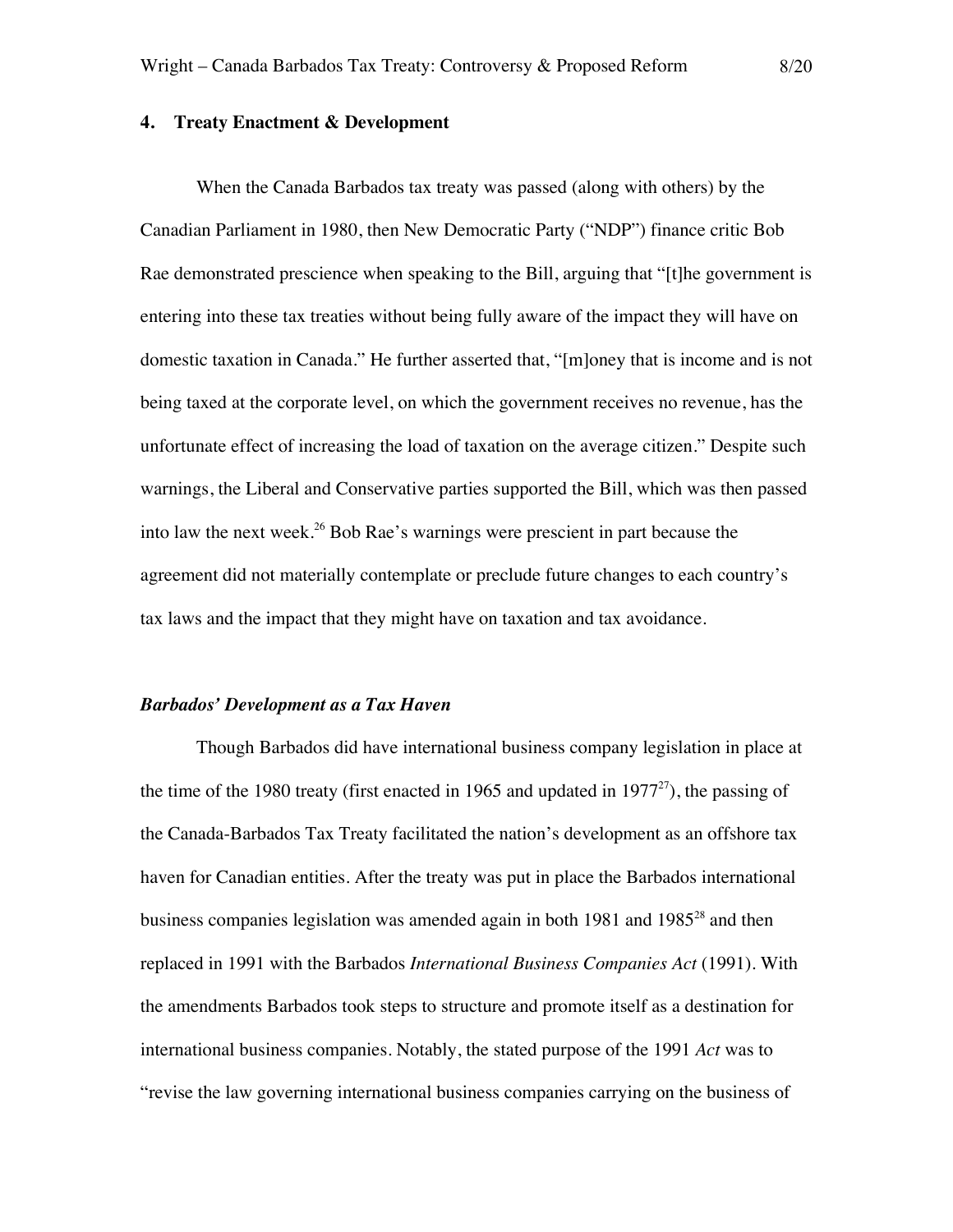international manufacturing or international trade and commerce from within Barbados."<sup>29</sup> It broadened the permitted activities of international business companies and reduced their corporate tax rate to a graduated rate of only  $2.5\%$  - 1% (reduced to 0.25%) in 2013). <sup>30</sup> In a matter of years the NDP's prophecy was realized as Barbados took advantage of the Treaty and structured its legislative regime to promote its financial services industry and appeal to international business as an offshore destination.

#### *Canadian Inaction*

The 1992 Report of the Auditor General of Canada raised concerns about the use of tax havens in tax avoidance, stating that tax arrangements of foreign affiliates (including those in Barbados) were costing Canada hundreds of millions of dollars in lost tax revenues. Specifically, the applicable treaties and the then failure to adequately define "active income" or "passive income" in the *ITA* section 95(1) FAPI rules were being used to transfer foreign subsidiary losses to Canadian parent companies, move Canadian income offshore and convert income of Canadian corporations into tax-free income. The report further sated that the General Anti-Avoidance Rule ("GAAR") enacted in 1988 would not necessarily catch such transactions. It called for the completion of reviews of interest deductibility, foreign source income and foreign affiliates and corresponding legislative amendment. $31$ 

The election of a new Federal government in 1993 provided a new opportunity to address the Auditor General's concerns. Newly elected Liberal Prime Minister Jean Chrétien appointed Paul Martin as Minister of Finance, a position that he would hold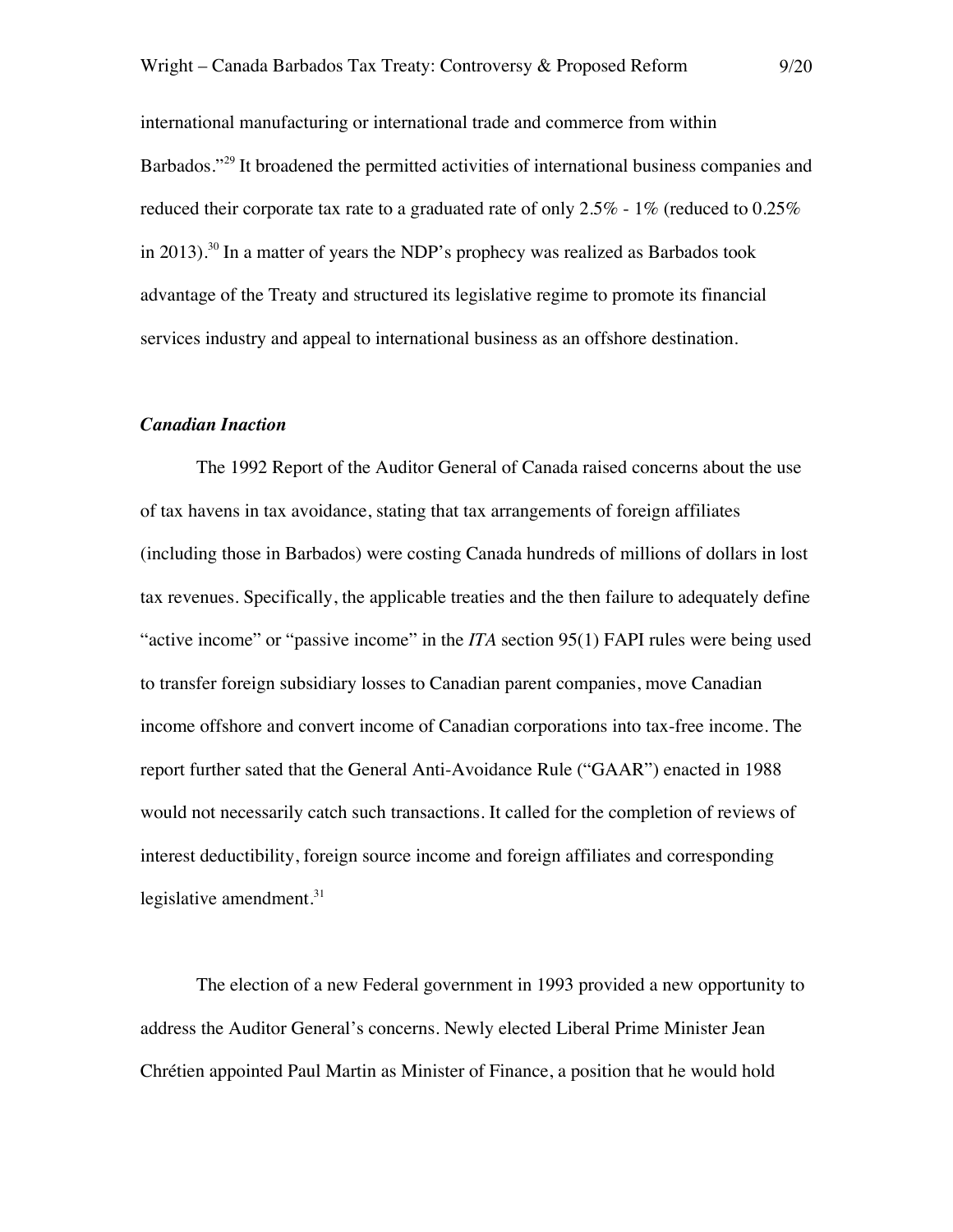until 2002 before making a bid for Party leadership and becoming Prime Minister himself in 2003 and until 2006. At the time of his appointment, Paul Martin was the owner of CSL Group Inc., an owner and operator of ocean faring cargo vessels, valued in the hundreds of millions of dollars.<sup>32</sup> Finance Minster Paul Martin's 1994 Budget responded to the concerns expressed by the Auditor General and others, vowing to "prevent Canadian-based companies from using foreign affiliates to avoid paying Canadian taxes."33 The amendments enacted in early 1995 did tighten up the rules with changes like the *ITA* section 95(6) anti-avoidance provision, prohibiting acquiring foreign affiliate shares if the main purpose is tax avoidance, the clarification of definitions and the insertion of Regulation 5907(11.2)(a) deeming a foreign affiliate not to be a resident of a foreign tax treaty country unless the affiliate is a resident of the country for the purposes of the treaty. These amendments would have materially addressed the Auditor General's concerns, had an exemption to Regulation 5907(11.2)(a) not also been inserted. This provision had the effect of grandfathering all Barbados IBCs, as well as other similar entities in other jurisdictions like Cyprus and Luxembourg. This exemption, found in Regulation  $5907(11.2)(c)$ , states that:

**…where the agreement or convention entered into force before 1995, the affiliate would, at that time, be a resident of that country for the purpose of the agreement or convention but for a provision in the agreement or convention that has not been amended after 1994 and that provides that the agreement or convention does not apply to the affiliate…34**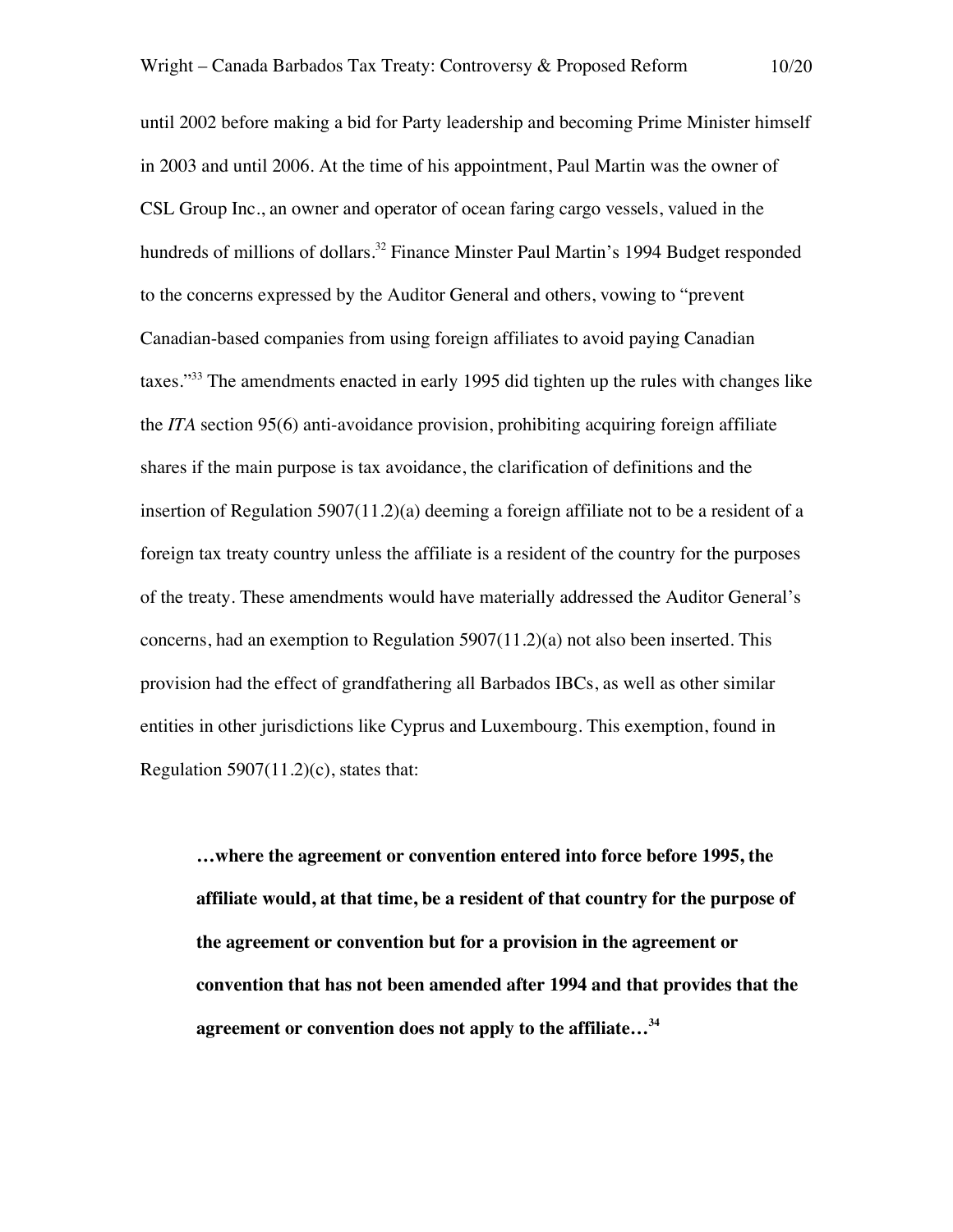This means that, until and unless an applicable Treaty is amended, despite Regulation 5907(11.2)(a), Barbados IBCs and other similar entitles in other jurisdictions can take advantage of exempt surplus tax savings so long as the entity would otherwise be considered a resident in the offshore jurisdiction. 35

Commentators criticized the 5907(11.2)(c) exemption as a blatant conflict of interest, asserting that it was designed to allow Paul Martin's CSL Group Inc. to operate its ships out of Barbados and repatriate its international profits exempt from Canadian tax.<sup>36</sup> The exemption made the amendments a half measure that failed to address the core of the Auditor Genera's concerns. As Canadian corporations began to increasingly rely upon the exemption in structuring their operations, the amount of money at issue and the impact on Canadian tax revenues grew. In response to the continuing trend, the 2002 December Report of the Auditor General of Canada again raised concern over Canada's tax arrangements with Barbados, stating that the use of foreign affiliates rules continued to erode Canadian tax revenues. The report noted that Canadian direct investment in Barbados had gone from \$628 million in 1988 to \$23.3 billion in 2001— an alarming increase of 3,600%!

The Auditor General's report reiterated the recommendation that the Department of Finance reassess the rules relating to foreign accrual property income and taxable dividends, reconsider allowing interest deductions on borrowed funds related to investments in foreign affiliates and reconsider allowing tax-privileged entities in treaty countries to repatriate income into Canada tax-free.<sup>37</sup> The Department of Finance (then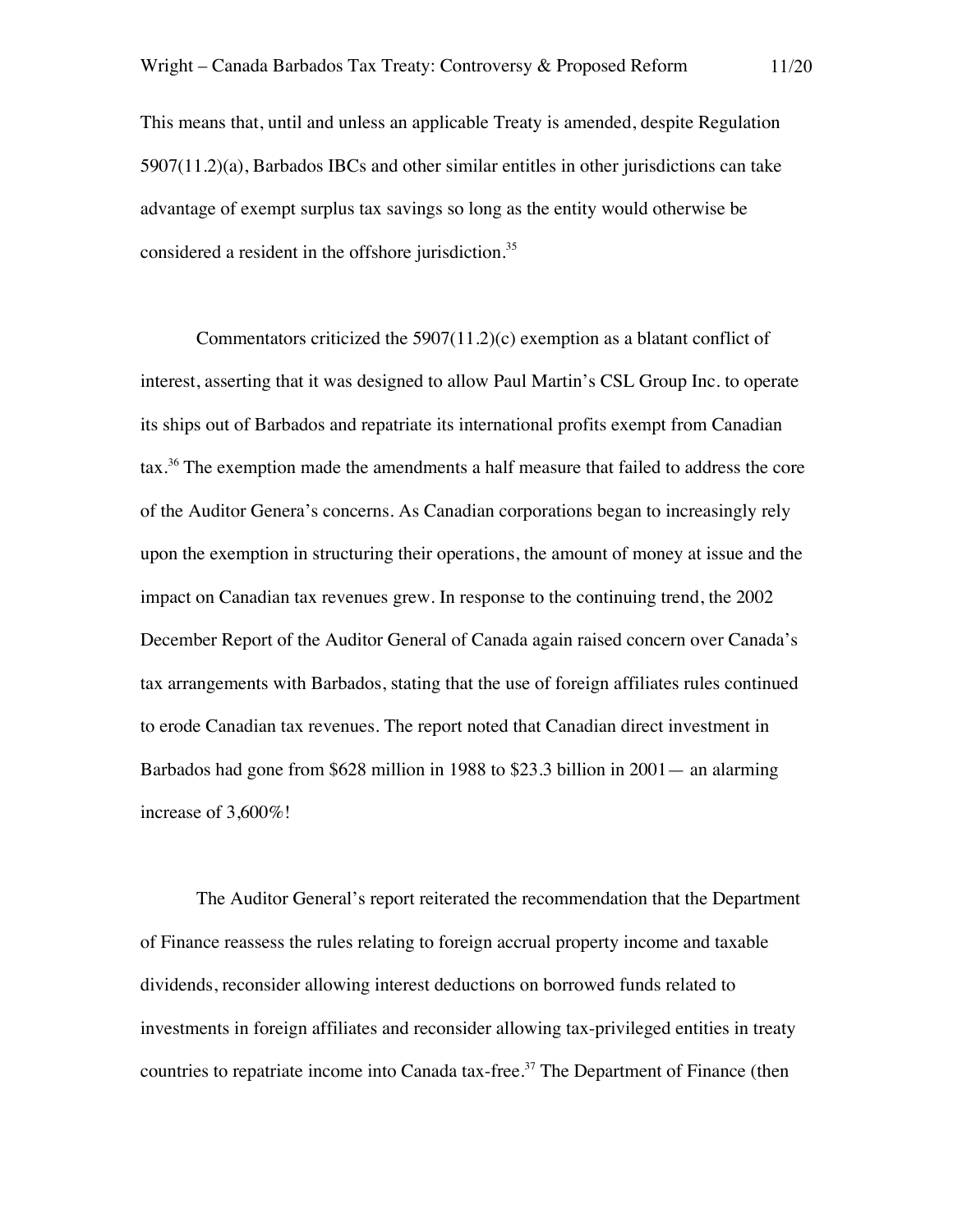headed by Ralph Goodale with Paul Martin as Prime Minister) responded to these recommendations quoting from its 1992 response, stating that "the existing foreign affiliate regime accurately reflects the policy intention of Parliament and provides for the taxation of all income that is intended to be subject to Canadian income tax." It further provided an overview of the changes that it did in fact make since 1992 and its ongoing review of the identified issues and related policy.<sup>38</sup> Notably lacking, however, was a commitment to address the system that continued to permit the use of offshore tax treaties to shield international income from Canadian taxation. A change to the Treaty did occur in 2011 though it did not address the main concerns raised by the Auditor General.

#### *Canada Barbados 2011 Tax Treaty Protocol*

The Protocol Amending the Agreement between Canada and Barbados for the Avoidance of Double Taxation and the Prevention of Fiscal Evasion with Respect to Taxes on Income and on Capital, Done at Bridgetown on 22 January 1980<sup>39</sup> (referred to herein as the "Treaty Protocol") was signed on November 8, 2011. The Treaty Protocol introduced a modernized exchange of information article and expanded the list of persons covered by the Article XXX(3) limitation of benefit provision ("LOB"). The original LOB wording precluded the treaty's application only from companies entitled to special benefits under the Barbados *International Business Companies Act* or to companies entitled to any special tax benefit under any similar laws. The new provision, however, expanded the exemption to other entities including some trusts, while also including them in the Treaty.<sup>40</sup> This change means that the Treaty no longer excludes IBCs from its application (which put IBCs under the Regulation 5709(11.2)(c) exemption), but instead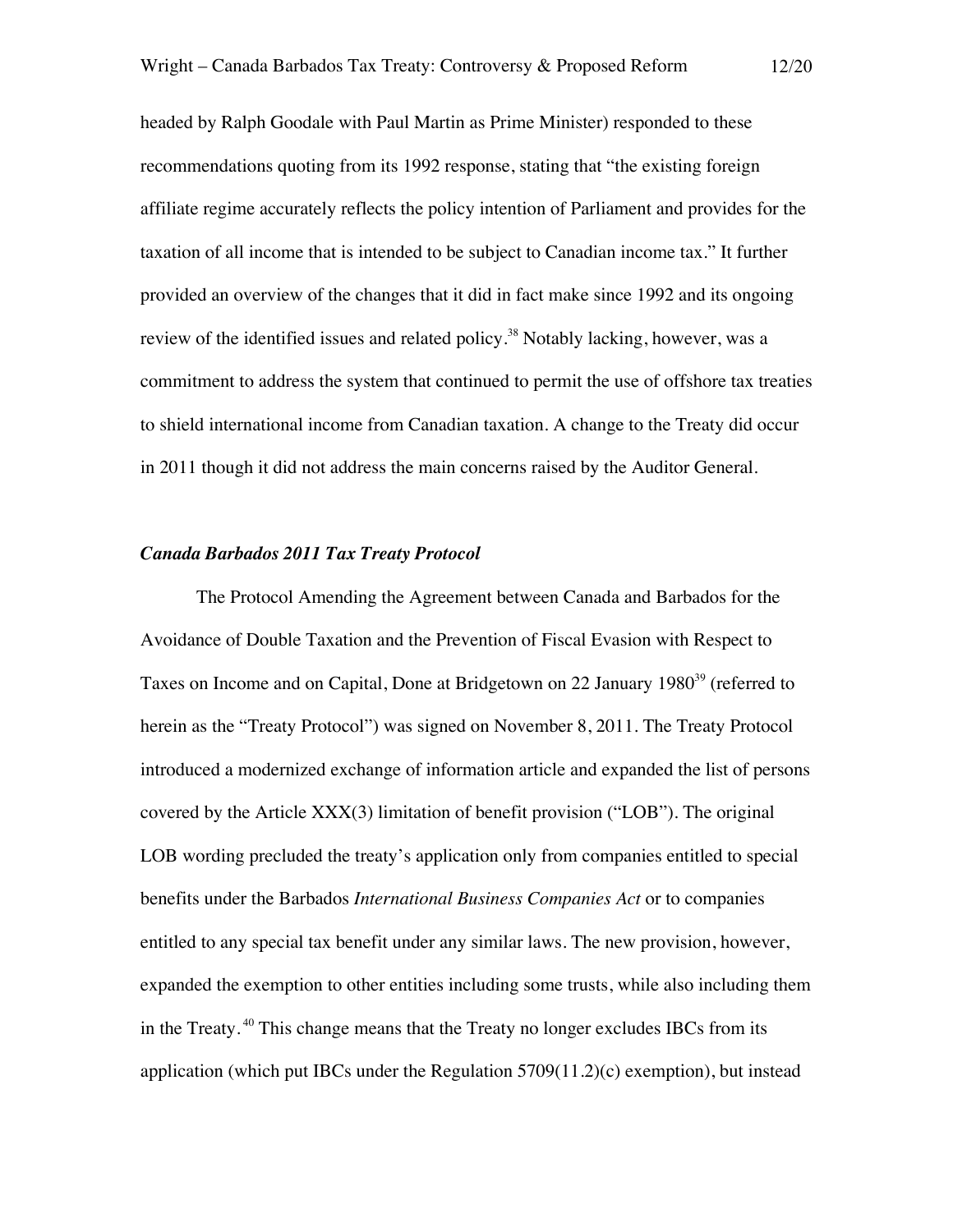includes them while exempting the application of Treaty Articles VI to XXIV, which deal with the taxation of income from various sources.<sup>41</sup> The Treaty Protocol also makes several other more subtle changes such as applying the treaty tiebreaker rule for IBCs where the Canada Revenue Agency challenges the entity's residence. In summary, the Treaty Protocol asserts a Barbados exemption from Regulation 5709(11)(a) and, arguably, makes the use of Barbados by Canadian companies conducting international business even more appealing than prior to its implementation.<sup>42</sup> Consequently, the protocol has not inhibited the rapid growth of Barbados as an offshore destination for Canadian capital. In fact, as of 2015 Barbados is the number 3 destination for Canadian foreign direct investment abroad after the United States and United Kingdom with an estimated \$80 billion,<sup>43</sup> despite a gross domestic product of only \$4.4 billion in the same year.<sup>44</sup> Despite ongoing government inaction to the rise of offshore tax avoidance, attempts have been made by opposition parties to draw attention to the issue.

# **5. Attempted Legislative Reform**

In February 2016 private members Bill C-222 *An Act to amend the ITA (Canada-Barbados Income Tax Agreement)* was introduced to Parliament by Bloc Québécois Member of Parliament for Joliette, Quebec Gabriel Ste-Marie.<sup>45</sup> The Bill sought to amend the definition of "taxable Canadian business" in *ITA* section 95(1) to include a business entitled to a special tax benefit conferred by the Canada-Barbados Tax Treaty. The amendment sought to tax Barbados IBCs as Canadian residents. On second reading the Bill was dismissed as null and void after the Speaker found that it was contrary to House of Commons Procedure and Practice as it should have been preceded by a ways and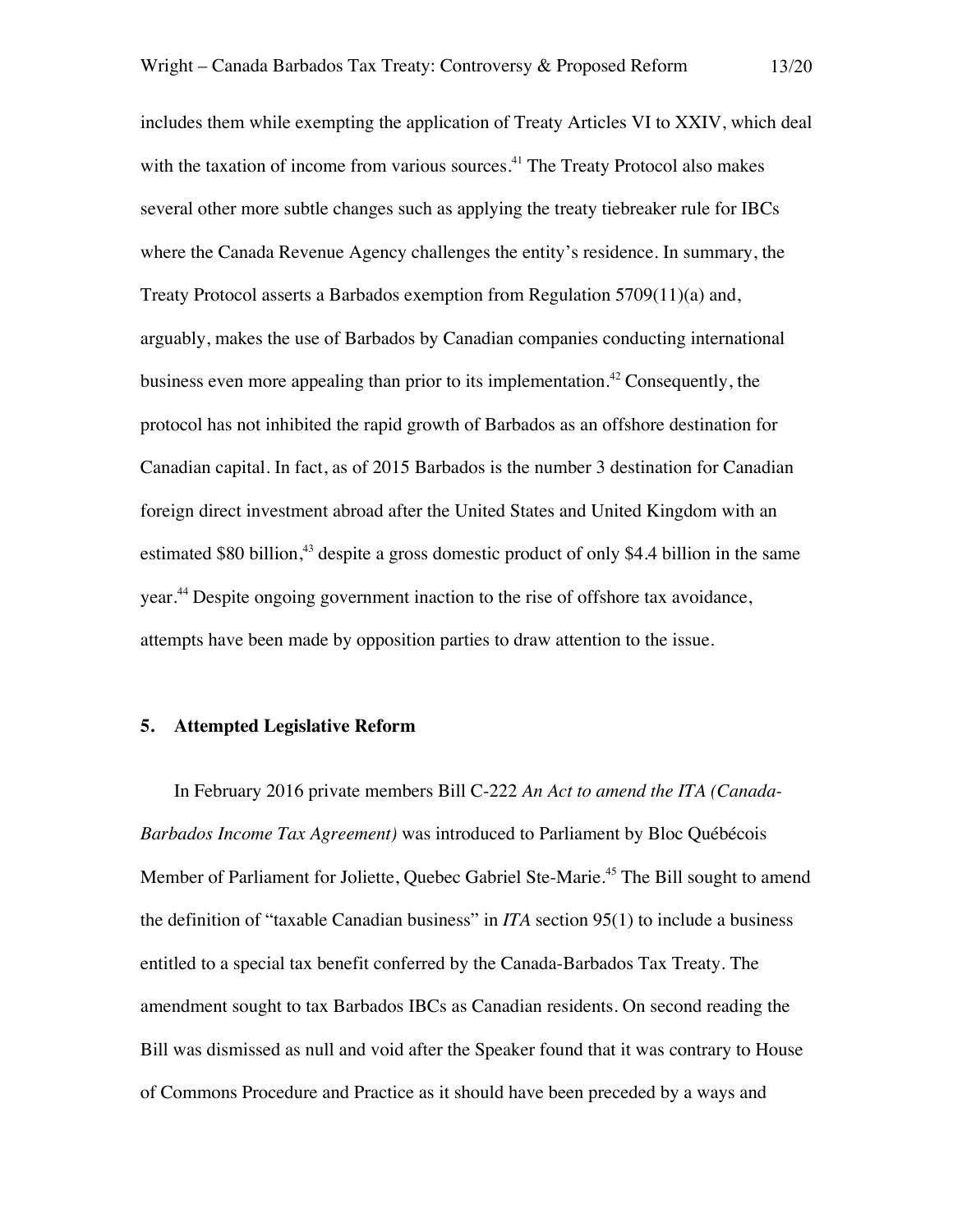means motion, which can only be introduced by a Minister.<sup>46</sup> Though the Private Members Bill was inconsistent with Parliamentary procedure and would have applied only to Barbados, it *was* a cheeky way to press the issue and attempt to get the positions of other parties on record. Notwithstanding the Bill's failure, action to phase out the use of tax havens by Canadian corporations for international business is a justified and coherent policy aim.

## **6. Proposed Reform**

Fundamental principles of the Canadian tax system are equity, neutrality and simplicity. Equity means that tax burdens should be shared fairly amongst taxpayers. Neutrality means that tax policy should bring about a minimal change in the allocation of resources in the private sector. Simplicity means that the tax system should minimize the costs associated with enforcement and compliance.<sup>47</sup> In contrast, the legislative history of the Canada-Barbados Tax Treaty and related *ITA* and Regulation amendments indicates that policy regarding the use of tax havens by Canadian corporations with international operations has been instead guided by the self-interest of business and political elites. The 1995 amendments in response to the Auditor General's 1992 report, rather than fully addressing the identified issues, merely narrowed the practice to certain exempted jurisdictions of which Barbados, a jurisdiction from which Paul Martin's CSL Group Inc. is reported to operate from, is one.<sup>48</sup> The Treaty Protocol then reinforced this policy decision.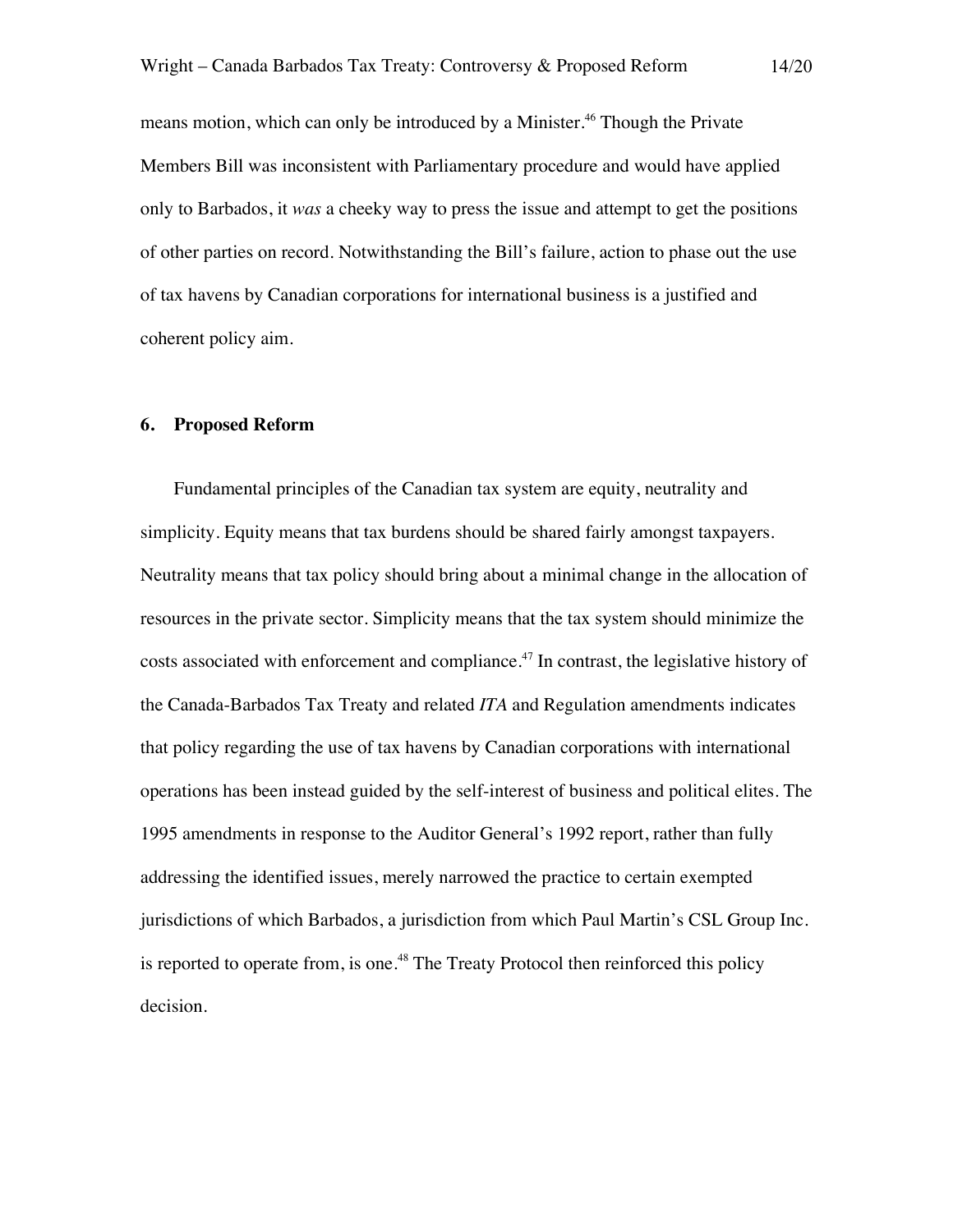Maintaining the existing offshore regime violates the principles of equity, neutrality and simplicity. It is inequitable to exempt the international income of mostly large Canadian corporations that are able to benefit from complex offshore structures because it gives an unjustified preference over smaller businesses operating internationally that cannot afford the professional fees, because it provides an unjustified preference to international income over domestic income and because it unfairly reduces corporate income that must then be made up with taxes from other sources. It is not neutral because it has resulted in Canadian corporations setting up structures and staff in a foreign jurisdiction that they would not otherwise operate from. It is not simple because it has resulted in an exceedingly complex set of FAPI rules that are difficult and costly to understand, comply with and administer.

The most compelling argument for the existing framework made by the Ministry of Finance is that ending the exemption would result in the international operations of Canadian companies moving entirely offshore so that there would be no increase in tax revenues and a weakening of the Canadian economy.<sup>49</sup> While it is undoubtedly the case that whenever government raises taxes there is a risk that taxpayers will reduce or cease their participation in the taxable activity, such line of argumentation in the Canadian context appears to only be persuasive where the interests of large international corporations and influential politicians intersect. Canada may terminate the Canada-Barbados Tax treaty pursuant tot Article XXXII upon the provision of notice. Furthermore, the Treaty Protocol in Article 5 explicitly allows Canada to impose taxes on amounts in the income of a resident of Canada with respect to a company in which the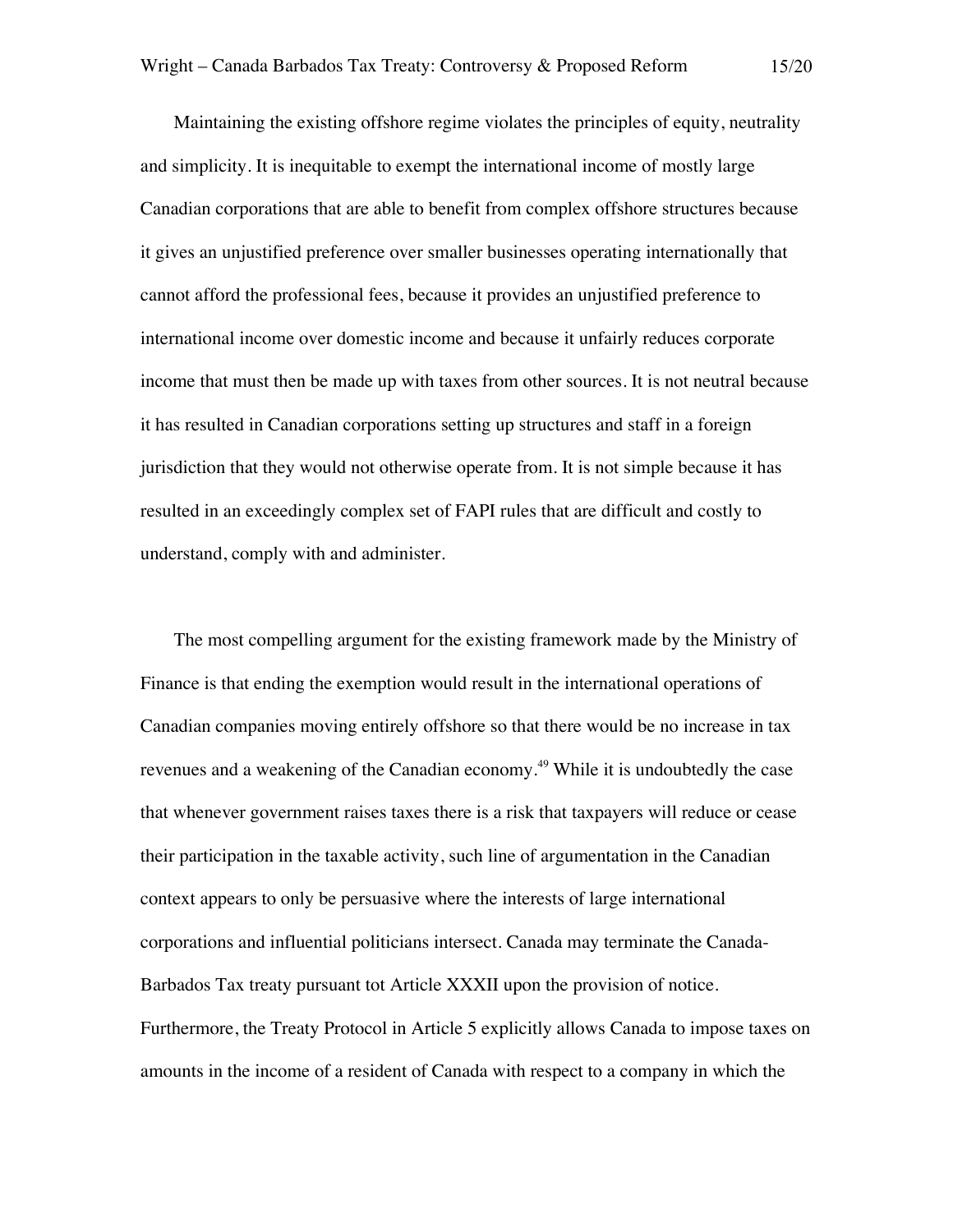resident has an interest. To align the taxation of corporations with the principles of the Canadian tax system including equity, neutrality and simplicity, we must phase in a rate of taxation on exempt surplus dividends that would otherwise go untaxed until either the feared loss to the Canadian economy is demonstrably greater than increased tax revenues or until the exemption is eliminated and the international income of all Canadian corporations is taxed equally whether or not an offshore jurisdiction has been used.

#### **7. Conclusion**

The Canada-Barbados Tax Treaty, related *ITA* provisions and Regulations have developed in conjunction with foreign legislation to create a Canadian tax exemption on corporate dividends of Canadian foreign affiliates. This has resulted in a significant loss to the Canadian tax base as the Auditor General has twice warned against. The personal business interests of influential politicians appears to have resulted in tax policy inconsistent with fundamental principles of Canadian taxation and a failure to address this problem as it has continued to grow. The Ministry of Finance's assertion that the existing regime reflects the intention of Parliament and its unsubstantiated assertion that an increase in the applicable Canadian tax rate from 0% will result in widespread divestiture and insolvency is not supported. The tax exemption for Canadian international business income using offshore tax havens must start to be phased out.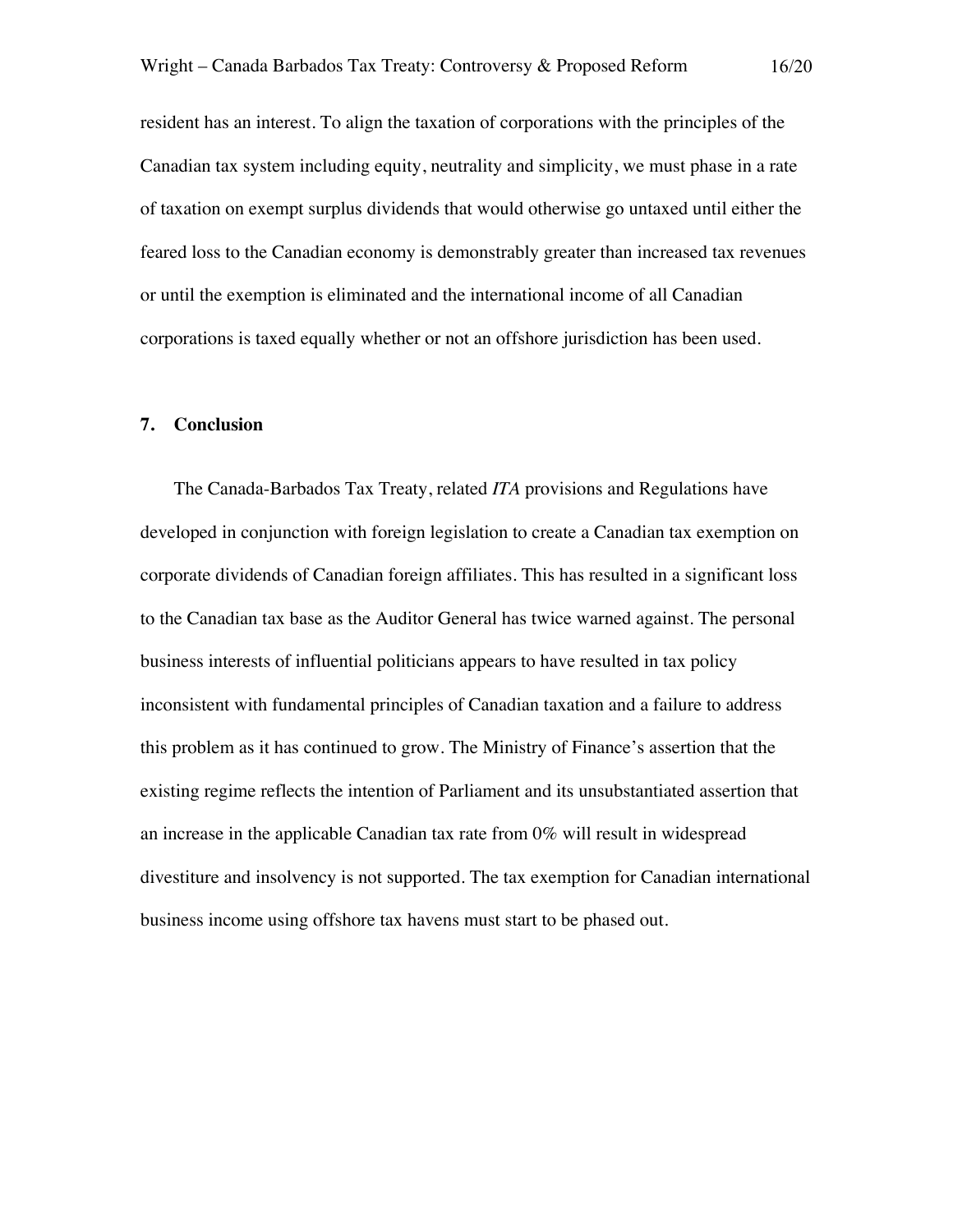# **8. End Notes**

<sup>1</sup> Michael Lang, *Introduction to the Law of Double Taxation Conventions*,  $2<sup>nd</sup>$  ed. (Amsterdam: Lnde, 2013). Pages 27-31.

<sup>2</sup> Department of Finance Canada. "Where to Find Canada's Tax Treaties." <https://www.fin.gc.ca/treaties-conventions/cndtxtreat\_-eng.asp>. Accessed December 19, 2016.

<sup>3</sup> Michael Lang. *Supra*. Pages 32-33.

<sup>4</sup> *Agreement Between Canada and Barbados for the Avoidance of Double Taxation and the Prevention of Fiscal Evasion with Respect to Taxes on Income and on Capital*. < http://www.treaty-accord.gc.ca/text-texte.aspx?id=102234>. Accessed December 26, 2016.

<sup>5</sup> Privy Council Office Order in Council P.C. 2012-406 <http://www.pco-bcp.gc.ca/oicddc.asp>. Accessed December 26, 2016.

<sup>6</sup> Stewart, Alice R. (1950). "Canadian-West Indian Union, 1884-1885." Canadian Historical Review. University of Toronto Press. 31(4): 369–389.

<sup>7</sup> Grottke, Hans. "New Canada-West Indies Trade Pact Is Foreseen". Montreal Gazette. December 30, 1961.

<sup>8</sup> High Commission of Canada in Barbados. "Canada - Barbados Relations."<http://www.canadainternational.gc.ca/barbadosbarbade/bilateral\_relations\_bilaterales/canada\_barbados-barbades.aspx?lang=eng>. Accessed December 22, 2016.

<sup>9</sup> Canada-Barbados Tax Treaty. *Supra*. Article II, Section 1.

<sup>10</sup> *Ibid*. Article IV, Section 1.

<sup>11</sup> *Ibid*. Article V.

<sup>12</sup> *Ibid*. Article XXV.

<sup>13</sup> *Ibid*. Article XXVII.

<sup>14</sup> *Ibid*. Article XXVII.

<sup>15</sup> *Ibid*. Article XXVIII.

<sup>16</sup> *Ibid*. Article XXIX.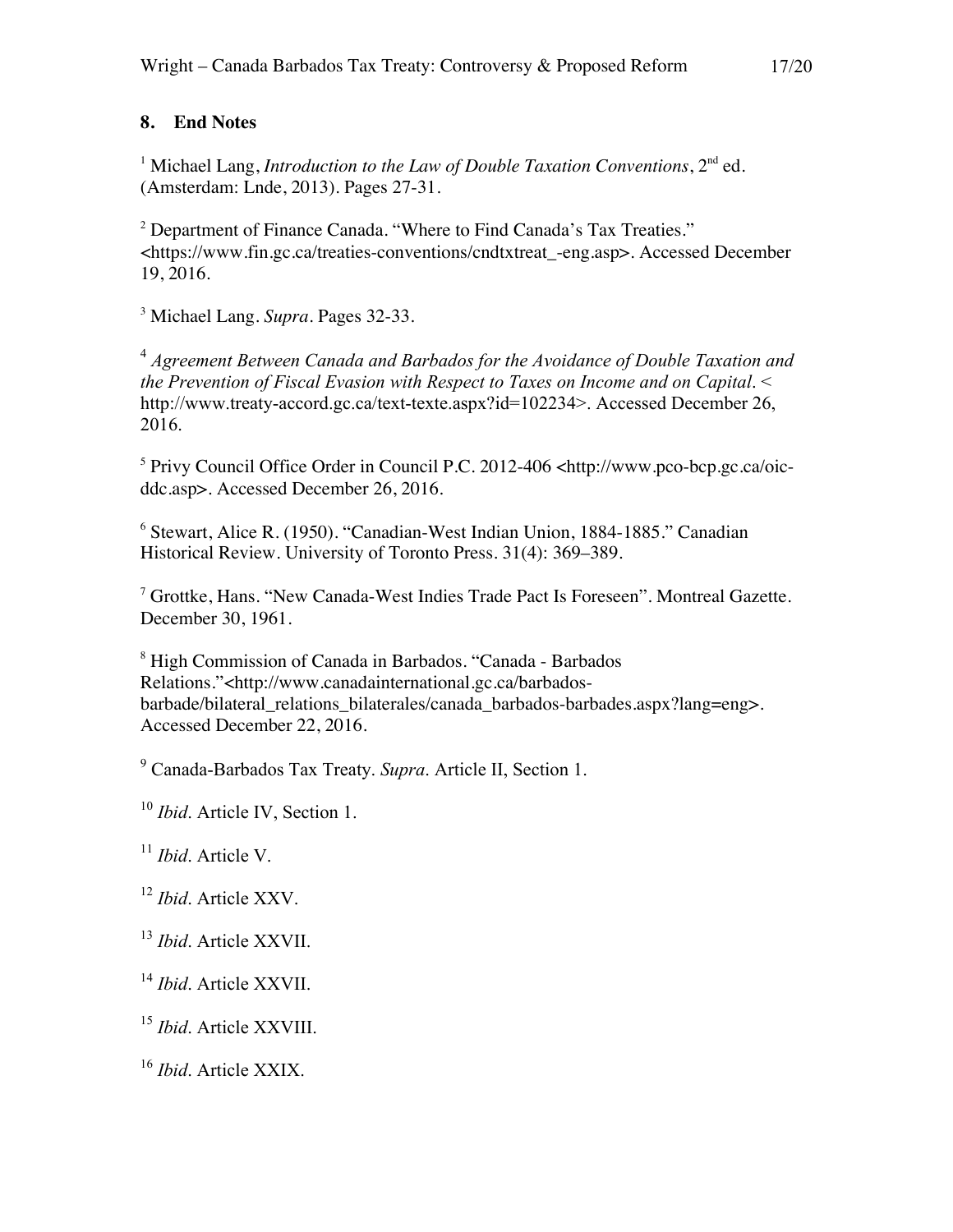<sup>17</sup> *Ibid.* Article XXX, Section 1.

<sup>18</sup> *Ibid.* Article XXX, Section 2.

<sup>19</sup> *Ibid.* Article XXX, Section 3.

<sup>20</sup> *Barbados International Business Companies (Exemption from Income Tax) Act, Cap. 77*. Section 2(1)(a).

 $^{21}$  *Ibid.* Section 2(1)(b).

<sup>22</sup> *Ibid*. Sections 7-9.

<sup>23</sup> *Ibid*. Sections 10-11, 13-15.

<sup>24</sup> Andrew Rogerson. "Taking Advantage of the Double Tax Treaty with Barbados." <http://canadian-lawyers.ca/Understand-Your-Legal-Issue/Taxation/Taking-Advantageof-the-Double-Tax-Treaty-with-Barbados.html>. Accessed December 26, 2016.

<sup>25</sup> *Ibid*.

 $26$  Zach Dubinsky. How Canada got into bed with tax havens. CBC News. June 18, 2016. <http://www.cbc.ca/news/business/canada-offshore-treaties-barbados-tax-avoidance-1.3641278>. Accessed December 23, 2016.

 $27$  Jason Campbell Sharman, Mistry, Percy S. "Considering the Consequences: The Development Implications of Initiatives on Taxation, Anti-money Laundering and Combating the Financing of Terrorism." Commonwealth Secretariat. 2008. Page 9. <https://books.google.ca/books/about/Considering\_the\_Consequences.html?id=RyiIUj4s 88QC&redir\_esc=y>. Accessed December 23, 2016.

<sup>28</sup> *Ibid*.

<sup>29</sup> Barbados. *International Business Companies Act - Cap. 77*. Section 2(1). <http://ctrc.sice.oas.org/investment/NatLeg/Bar/IBC\_act.pdf>. Accessed December 23, 2016.

<sup>30</sup> Barbados. Supplement to Official Gazette No. 101. November 26, 2012. *International Business Companies (Amendment) Act*, 2012-23.

<https://www.investbarbados.org/docs/International%20Business%20Companies%20(A mendment)%20Act,%202012.pdf>. Accessed on December 23, 2016.

<sup>31</sup> Office of the Auditor General of Canada. "1992 Report of the Auditor General of Canada." Chapter 2. <https://web.archive.org/web/20140304084745/http://www.oag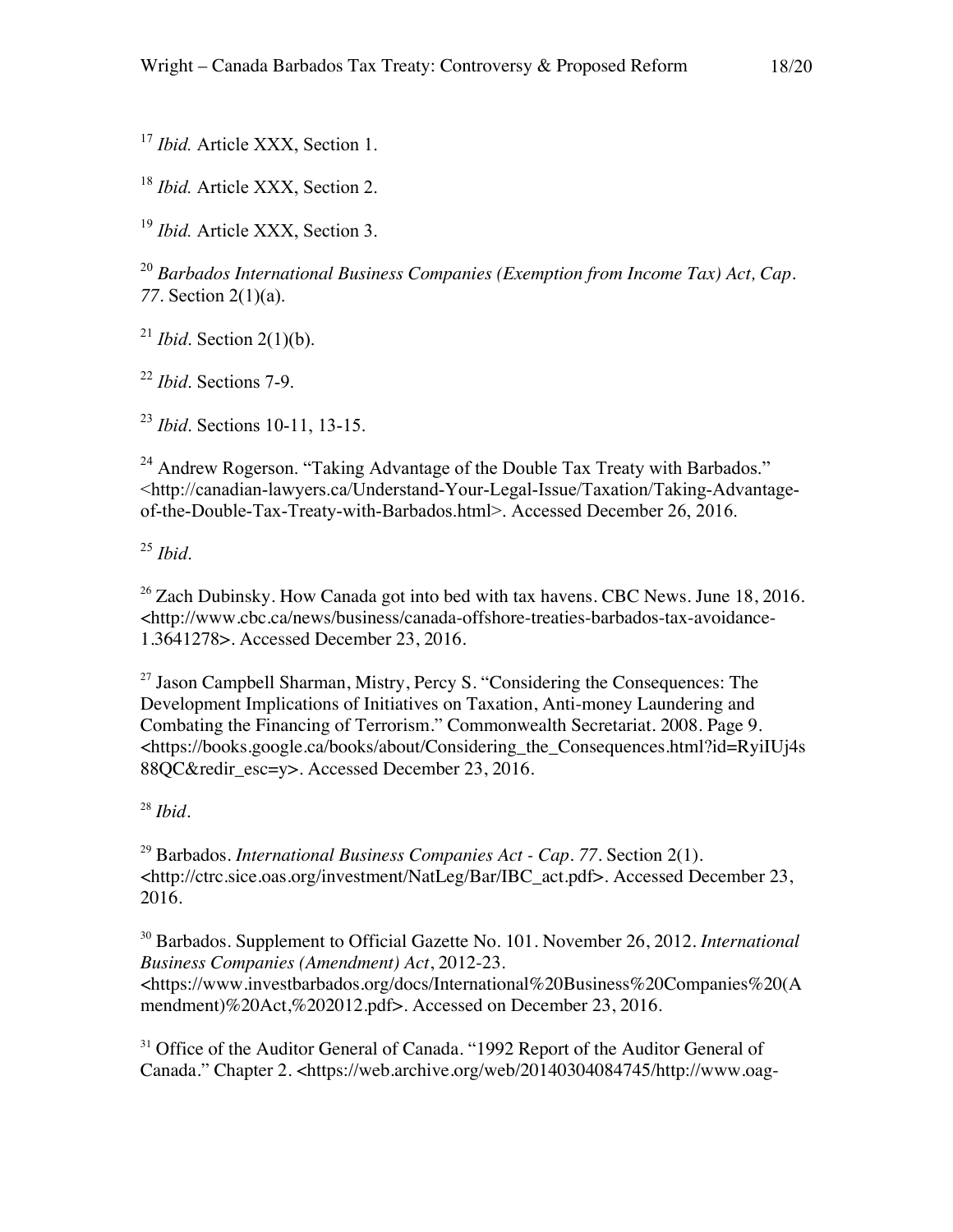bvg.gc.ca/internet/English/parl\_oag\_199212\_02\_e\_8055.html#0.2.L39QK2.V0OCQD.C S3YFE.F1>. Accessed December 23, 2016. As cited in Zach Dubinsky. *Supra*.

<sup>32</sup> Histórica Canada. The Canadian Encyclopedia. Paul Martin. <http://www.thecanadianencyclopedia.ca/en/article/paul-edgar-philippe-martin/>. Accessed December 24, 2016.

 $33$  The Government of Canada. Budget Speech 1994. Paul Martin. February 22, 1994. <http://www.budget.gc.ca/pdfarch/1994-sd-eng.pdf>. Accessed December 24, 2016.

<sup>34</sup> *Income Tax Regulations, CRC, c 945*. Section 5907(11.2)(c). <https://www.canlii.org/en/ca/laws/regu/crc-c-945/latest/crc-c-945.html>. Accessed December 26, 2016.

<sup>35</sup> Brian J. Arnold. "Unlinking Tax Treaties and the Foreign Affiliate Rules: A Modest Proposal." Canada Tax Journal (2002) vol. 50, no 2, Page 607-629. Page 615. <https://www.ctf.ca/ctfweb/Documents/PDF/2002ctj/2002ctj2\_arnold.pdf>. Accessed December 26, 016.

<sup>36</sup> John Crosbie. "John Crosby Argues that it's Hard to Blame Companies for Doing What Paul Martin Did." Toronto Sun. April 3, 2005. <http://www.canoe.ca/NewsStand/TorontoSun/News/2005/04/03/980998-sun.html>. Accessed December 24, 2016.

 $37$  Office of the Auditor General of Canada. "2002 December Report of the Auditor General." <http://www.oag-

bvg.gc.ca/internet/English/parl\_oag\_200212\_11\_e\_12405.html> Accessed December 24, 2016.

<sup>38</sup> *Ibid*.

<sup>39</sup> Department of Finance Canada. Protocol Amending the Agreement Between Canada and Barbados for the Avoidance of Double Taxation and the Prevention of Fiscal Evasion with Respect to Taxes on Income and on Capital, Done at Bridgetown on 22 January 1980. <https://www.fin.gc.ca/treaties-conventions/notices/barbados-barbade\_1-eng.asp>. Accessed December 26, 2016.

<sup>40</sup> Jim Wilson, et al. "New protocol to Canada-Barbados treaty - Barbados regains advantage over TIEA countries" Gowlings. November 16, 2011. <http://www.lexology.com/library/detail.aspx?g=799cb6c7-1da1-47cf-bd98 bb1b909ec3a9>. Accessed December 26, 2016.

<sup>41</sup> Nathan Boidman, Kinder, Michael. "Key Effects of the Protocol to the Barbados-Canada Treaty." Davies. Tax Notes Int'l, November 14, 2011. Page 455.